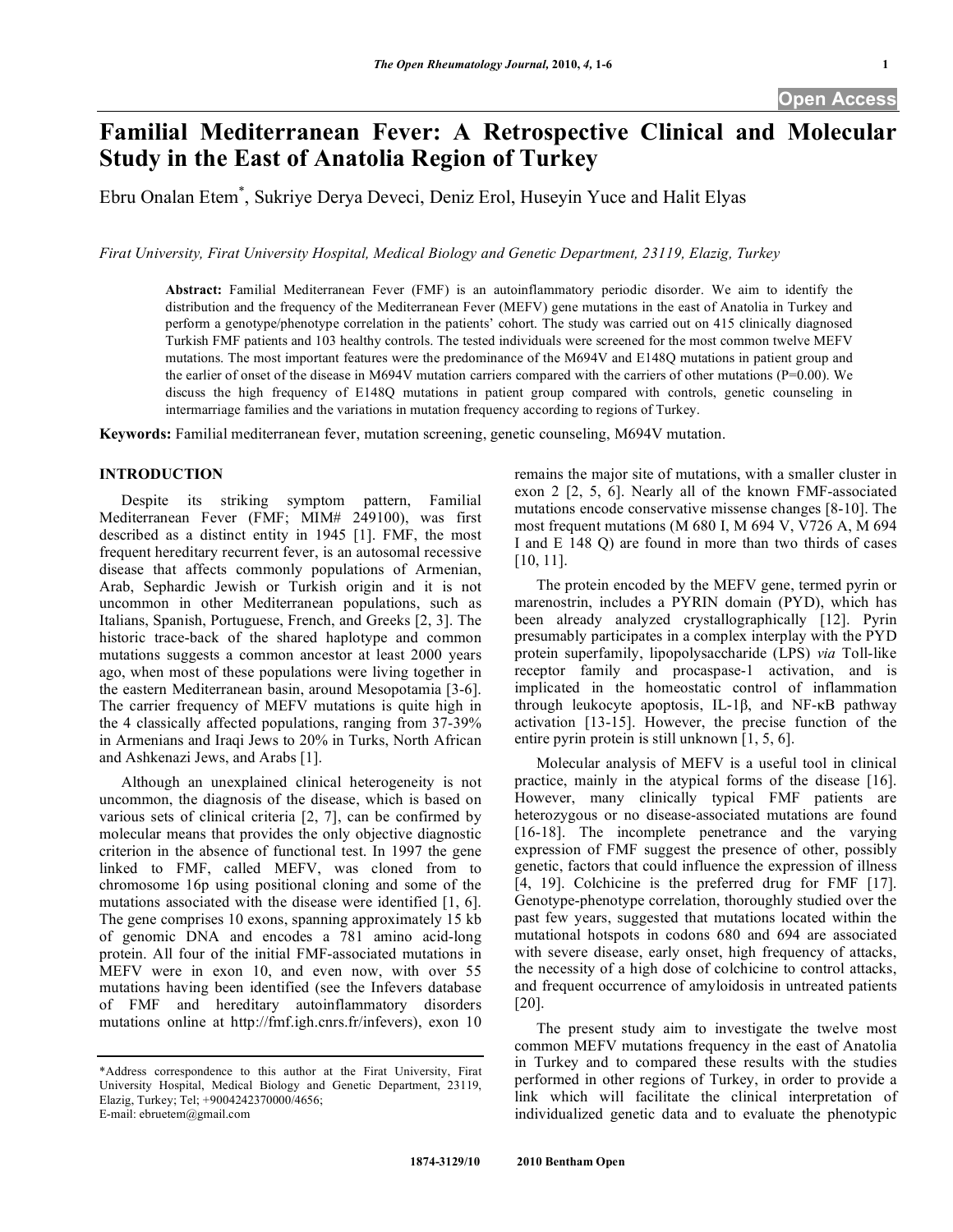features of Turkish FMF patients with the E148Q mutation in homozygous, heterozygous, and complex states in order to shed light on the clinical presentation of this mutation compared with healthy subjects.

### **MATERIALS AND METHODOLOGY**

#### **Study Design and Patients**

 The study was approved by the Human Studies Ethics Committee of Firat University Hospital in the east of Anatolia region of Turkey. Clinical data on these patients were obtained from the records of Firat University Hospital. All patients were obtained at the Pediatric Clinic and Rheumatology Clinic of Firat University Hospital and a number of medical centers in the east of Anatolia region on Turkey. Diagnosis of FMF patients was established according to previously described criteria [11]. All of them were interviewed directly by one of clinicians with identical clinical forms. These included patients meeting clinical criteria for FMF who desired genetic confirmation of the diagnosis; individuals with unexplained fever, abdominal pain, or arthritis atypical of FMF who were seeking a diagnosis; and several asymptomatic relatives of patients. The diagnosis of FMF was based on a typical clinical picture of recurrent attacks of fever and pain affecting patients, and involving one or two of the following sites at a time: abdomen, chest, joints, muscles, scrotum, and skin. In addition, an increase in acute phase reactants during the attacks, a positive history among siblings or in the extended family, and a good response to colchicine helped to establish the diagnosis. We viewed the records of all patients and looked at the following details: family origin; age of onset; clinical features (fever, abdominal, thoracic, articular, skin, muscular, testicular, and miscellaneous manifestations); severity of the disease by number of attacks per month and duration of attack. The study group included 1100 patients, who were clinically suspected as FMF and 103 healthy controls.

### **Genetic Testing**

 2 ml blood samples were collected from all subjects. Genomic DNA was extracted from whole blood by means of the Promega Wizard® Genomic DNA Purification Kit (Promega, USA). Twelve common MEFV gene mutations located in exon 2 (E148Q), exon 3 (P369S), exon 5 (F479L), and exon 10 [M680I (G/C), M680I (G/A), I692del, M694V, M694I, K695R, V726A, A744S, and R761H] were studied with a reverse hybridization assay as described by the manufacturer (FMF Strip Assay; Vienna Lab Labordiagnostika GmbH, Vienna, Austria) [21].

 103 unrelated population-matched healthy controls were enrolled in the study for detection M694V, V726A, M680I, E148Q, M694I, P369S, A744S and R761H mutation rate. Mutation identification in healtly controls was performed according to previously described techniques. The mutations were assessed by amplifying the genomic DNA template with amplification refractory mutation system (ARMS) or restriction fragment length polymorphism (RFLP) [1, 22].

## **Genetic Counseling**

 Genetic counseling was given by counselors who have, besides their training in genetics, substantial experience in an FMF clinic. We aim to identify couples who are at risk of giving birth to children affected with FMF disease.

#### **Statistical Analysis**

 Data were analyzed using the SPSS program (SPSS Inc, Chicago, IL, USA). Comparisons among groups of patients with different combination of mutations in diagnosed FMF patients clinically and mutation anlysis were done by analysis of variance. Categorical variables were compared by using the  $x^2$  test. Differences between the proportion of patients with diagnosed FMF and the proportion with ethnicaly mathod healthy control populations were compared statisticaly by the two tailed Fisher's exact test.

#### **RESULTS**

 The analysis of clinical features showed classical patterns. The majority of the patients had fever and abdominal pain during attacks, less frequently thoracic pain and arthritis and rarely amyloidosis. Table **1** summarizes clinical symptoms of 415 patients. The majority of patients experienced an increase of the frequency and intensity of attacks following a stressing event (324/430, 75.3%).

| <b>Phenotypic Features of 415 FMF Patients</b><br>Table 1. |  |  |  |
|------------------------------------------------------------|--|--|--|
|------------------------------------------------------------|--|--|--|

| $N = 415$                            | Frequency (%)  |  |  |  |
|--------------------------------------|----------------|--|--|--|
| <b>Male/Female</b>                   | 251/179        |  |  |  |
| Age at onset $(yr \pm SD)$           | $13.9 \pm 9.8$ |  |  |  |
| Abdominal pain                       | 386 (93.0%)    |  |  |  |
| Fever                                | 379 (91.3%)    |  |  |  |
| <b>Arthritis</b>                     | 242 (58.3%)    |  |  |  |
| Chest pain                           | $17(4.0\%)$    |  |  |  |
| Erysipelas-like erythema             | $9(2.1\%)$     |  |  |  |
| <b>Family history of FMF</b>         | 238 (57.3%)    |  |  |  |
| <b>Family history of amyloidosis</b> | $3(0.7\%)$     |  |  |  |

 415 of 1100 patients suspected as FMF were diagnosed as having FMF according to Yalcınkaya *et al*. [11]. Of these 415 patients, 251 were males and 179 were females; 268 were adult patients and 162 were children. 64 (23.8%) adults patients were married to their relatives and the parents of 21(12.9%) children patients were relative.

 Among the 586 of 1100 patients, 10.2% (60/586) were homozygotes, 30.8% (181/586) compound heterozygotes and 58.8% (345/586) heterozygotes. No mutation was found in the remaining 514 of FMF patients. It was not found the clinical findings in 51.5% (178/345) of heterozygotes mutation carrier patients. Seven of 415 clinically FMF patients did not found any mutation. But, we detected clinical features in addition to high fibrinogen and CRP levels in patients serum during attacks in seven patients with negative mutation analysis result. These patients were only the carrier for MEFV gene mutation without clinical symptoms. The detected mutations were mainly M694V, V726A, M680I and E148Q. The only rare ones were K695R, M694I and F479L. The distribution of FMF mutations in the study groups is given in Table **2**. Table **3** showed the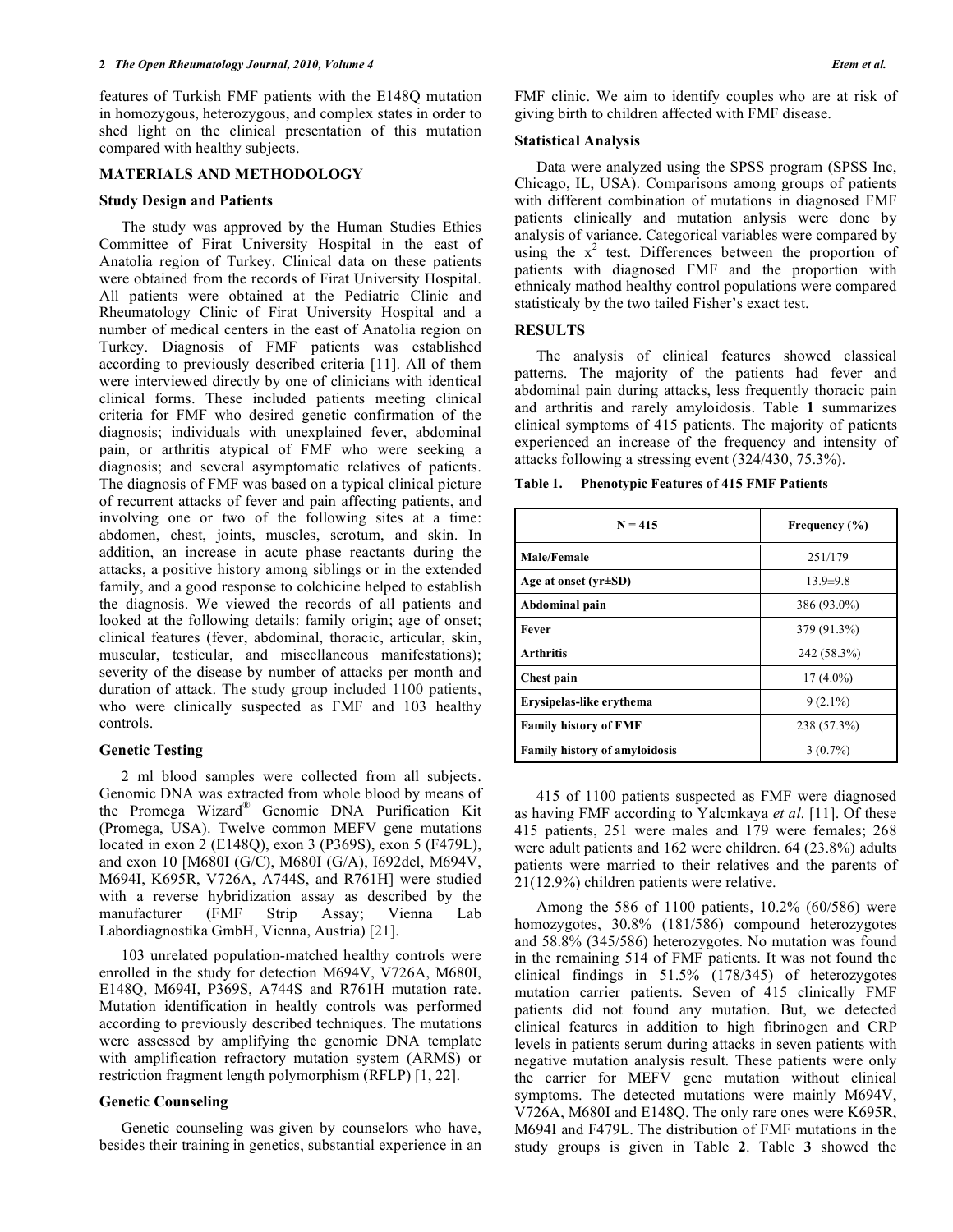| Author                    | $\mathbf n$ | <b>No FMF</b><br><b>Patients</b> | Allele<br>Number | <b>M694V</b>  | <b>V726A</b> | <b>M680I</b> | E148O                        | Other/Undefinied<br><b>Mutation</b> |
|---------------------------|-------------|----------------------------------|------------------|---------------|--------------|--------------|------------------------------|-------------------------------------|
| Akin et al. [23]          | 1,201       | 654 (54.5%)                      | 2,402            | 375 (15.6%)   | $102(4.2\%)$ | 94 (3.9%)    | 132 (5.5%)                   | 391 (16.3%)                         |
| Ozturk et al. [24]        | 201         | 83 (41.3%)                       | 402              | $210(52.2\%)$ | $6(1.5\%)$   | $6(1.5\%)$   | $14(3.5\%)$                  | $0(0\%)$                            |
| Solak <i>et al.</i> [25]  | 202         | $0(0\%)$                         | 404              | $146(36.1\%)$ | $37(9.2\%)$  | 48 (11.9%)   | 56 (13.9%)                   | $117(29.0\%)$                       |
| Sahin et al. [26]         | 263         | $111(42.2\%)$                    | 526              | 109(20.7%)    | $37(7.0\%)$  | $19(3.6\%)$  | $35(6.7\%)$                  | 104 (19.8%)                         |
| Pasa et al. [27]          | 119         |                                  | 238              | 65(27.3%)     | $50(8.4\%)$  | $10(4.2\%)$  | 50 (21.0%)                   |                                     |
| Yigit et al. [28]         | 625         | 151 (24.2%)                      | 1,250            | 421 (33.7%)   | $62(5.0\%)$  | 194(15.5%)   | $42(3.4\%)$                  | 229 (18.3%)                         |
| Yilmaz <i>et al.</i> [10] | 450         | $104(23.1\%)$                    | 900              | 464(51.6%)    | $28(3.1\%)$  | 84 (9.3%)    | $29(3.2\%)$                  | 87(9.7%)                            |
| Yalcınkaya et al. [11]    | 167         |                                  | 334              | 137(41%)      | 48 (14%)     | 53 (16%)     |                              | 41(%12)                             |
| Tastan et al. [29]        | 58          | $\qquad \qquad \blacksquare$     | 116              | 78 (67.2%)    | 18 (15.5%)   | $14(12.0\%)$ | $\qquad \qquad \blacksquare$ |                                     |
| Evliyaoglu et al. [30]    | 332         | 228                              | 208              | $19(18.3\%)$  | $9(8.6\%)$   | 7(6.7%)      | $32(30.8\%)$                 | $37(35.6\%)$                        |
| Tuzun <i>et al</i> . [31] | 110         | 42                               | 136              | $67(49.2\%)$  | $13(9.5\%)$  | $27(19.8)\%$ | $4(2.9\%)$                   |                                     |
| Our studies               | 1.100       | 685                              | 830              | 180(21.6%)    | 81(9.7%)     | 79 (9.5%)    | 159 (19.1%)                  | 331 (39.8%)                         |

**Table 2. Distributions of Alleles in Studies of Different Groups from Turkey** 

mutation results of 415 patients with one and more mutations for determine the general mutation profile in the east of Anatolia. The most common mutation in patients group was M694V, followed by E148Q, V726A and M680I. We did not detect a I692del mutation in patient group. A familial history of the disease was noticed in 56.3% of the patients and the females/males ratio was estimated to 1.4 (251/179).

**Table 3. Mutation Profiles of 415 Patients with FMF** 

| Alleles (830)            | <b>Number/Frequencies</b> |  |  |  |
|--------------------------|---------------------------|--|--|--|
| M694V                    | 180(21.6%)                |  |  |  |
| E148O                    | 159 (19.1%)               |  |  |  |
| V726A                    | $81(9.7\%)$               |  |  |  |
| M680I                    | 79 (9.5%)                 |  |  |  |
| P369S                    | 31(3,7%)                  |  |  |  |
| R761H                    | $17(2.0\%)$               |  |  |  |
| A744S                    | $11(1.3\%)$               |  |  |  |
| K695R                    | $8(0,9\%)$                |  |  |  |
| M694I                    | $8(0,9\%)$                |  |  |  |
| F479L                    | $1(0,1\%)$                |  |  |  |
| Other/undefined mutation | 255 (30.7%)               |  |  |  |

 We assessed the relations between all mutations and clinical characteristic in 415 FMF patients. The mean age of onset of the disease was the lower in M694V mutation carrier (9.3 years) compared with other mutations carriers (13.2 years) ( $P = 0.00$ ) by Mann-Whitney U test. However, It was not detected any association between other clinical characteristics and the specific mutations.

 In the healthy controls group, mutation analysis showed that 24 (23.3%) of the subjects were carrying at least one mutated MEFV allele. The frequencies of E148Q, M694V, M694I, V726A and P369S mutation carriage were 12.6% (with 13/206 allele frequency), 5.8% (6/206), 1.9% (2/206), 1.9% (2/206) and 0.9% (1/206), respectively. The distribution of the eight most common mutations among healthy individulas was significantly different from that found in patients. The overall allele frequency calculated from the mutation frequencies in the healthy controls was 12% for E148Q. Compared with healthy controls (12%), FMF patients (19.1%) showed high E148Q allele frequencies by fisher's exact test ( $p = 0.001$ ).

 E148Q mutation was detected in 159 patients, 37 patients were compound heterozygous and 123 patients were heterozygous. It was clinically diagnosed FMF in 25 of 37 compound heterozygous for E148Q mutation, eighteen were carrying E148Q/M694V, three were carrying E148Q/P369S, one was carrying E148Q/V726A, one was carrying E148Q/M680I, E148Q/K695R, and one was carrying E148Q/M680I. One was carrying E148Q/P369S/A744S of 123 heterozygotes patients for E148Q carrier.

 Genetic counseling was given all patients with homozygous, heterozygous, complex states or negative result. We advice to get genetic test done the siblings of patients with homozygous, compound homozygous, heterozygous mutation carrier and clinically diagnosed FMF and thirty two patients with second and third degree or more distant relatives to make marriage.

## **DISCUSSION**

 In the present study, we report the frequencies of the twelve most common MEFV mutations among Turkish FMF patients in the east of Anatolia region and the phenotype/ genotype correlations in those FMF patients. This is the first study reporting MEFV gene mutation profile in the east of Anatolia and significant evidence for the undefined mutations in patients with E148Q mutation carrier. Our results are in agreement with the most frequent four mutations from the other study groups from Turkey [10, 11, 21-30].

 In the studies by Touitou *et al*. [4], and by the Turkish FMF study group [31], the most common MEFV mutation in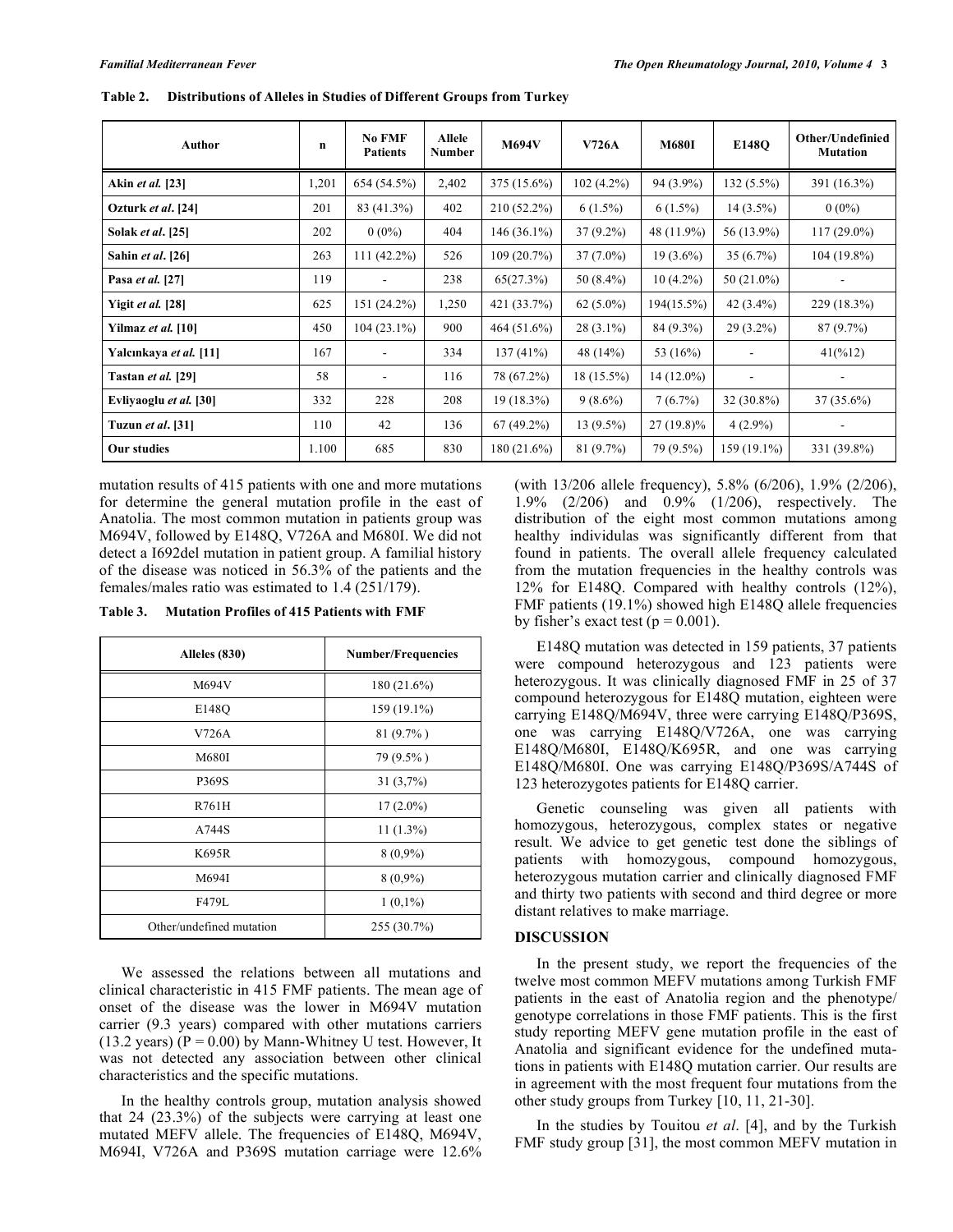Turkey is M694V (57.0 and 51.4%, respectively), followed by M680I (16.5 and 14.4%, respectively), and V726A (13.9 and 8.6%, respectively). Evaluating other studies in Turkish population, carrier rates for four common MEFV gene mutations may appear to vary regionally (Table **2**). Range of the frequencies of four common mutations in FMF patients were 15.6-67.2% for M694V, 1.5-14% for V726A, 1.5- 19.8% for M680I, for 3.2-30.8% for E148Q. Frequencies in our study were within the previously reported range. Possible explanations for the divergent frequencies of mutation rates in FMF patients may be population, geographical, environmental or genetic heterogeneities, patients' inclusion criteria, methodological detection problems. In 12 population studies in Turkey, the mutations were genetically analyzed with many different techniques: sequencing, PCR-FLP, multiplex PCR, PCR-ELISA, reverse hybridization, ARMS, DGGE etc. [10, 11, 21-30].

 The M694V mutation was the most common one (21.8%) of the tested alleles in this cohort study (Table **3**), as it was already reported in Turkish population and other populations [4, 9, 32-35]. The Turkish FMF study group demonstrated the close relationship between the M694V mutation and the severity of disease [31]. Some studies reported that the highest severity scores were observed in patients carrying the M694V mutation [11, 36]. Tunca *et al*. reported that patients with the M694V/M694V genotype were found to have an earlier age of onset and higher frequencies of arthritis and arthralgia compared with the other genotypes [37]. This study reveals an association between the earlier of the onset of the disease and the presence of mutation in codon 694 of exon 10. But, we did not detect any association between the other clinical characteristics, such as diseases severity, attack frequency etc. (Table **1**) and the specific mutations or genotypes.

 As E148Q is one of the common mutations in Turkish patients with FMF, the screening of E148Q mutation in a healthy Turkish cohort also allowed us to determine the E148Q mutation carrier rate in the Turkish healthy population. The carrier frequency of the E148Q mutation has been reported to be 12% in Turkish population, the present study we found 12%, the frequency in Ashkenazi Jews is 10%, the frequency in Jews of Moroccan origin is 6.4%, and as high as 53% in Jews from the various ethnic groups [6, 9, 10]. Several authors have considered E148Q as a mild mutation [38, 39]. Askentijevich *et al*. has been proposed that E148Q is a polymorphism, not a disease causing mutation, and has a low penetrance [39]. In accordance with this hypothesis, healthy individuals have been found to be homozygous for the E148Q variation [6, 9, 39]. Yilmaz *et al*. showed that the distribution of the E148Q MEFV mutation among healthy individuals (E148Q 12%) was significantly different ( $P < 0.005$ ) from that found in patients (E148Q) 3.55%) [10]. They found 3.5% for E148Q carrier rate in patients group unlike our study. Tchernitchko *et al*. stated that the frequency of the E148Q allele was be similar in patients and healthy controls (3.62% and 3.75%, respectively,  $p = 0.93$  [40]. Present study was showed that carrier frequencies were far higher among patients with FMF (19.1%) than among healthy carriers (12%). 11 of 36 E148Q compound heterozygotes (30.5%) were asymptomatic; the remaining patients had typical FMF attacks. Thus our results do not completely rule out the possibility that the E148Q

mutation has an upregulating effect on inflammation in both FMF and other chronic inflammatory processes. We believe that symptomatic individuals who are E148Q carriers in patients group may be cosegregation with diseases causing unknown mutations in the east of Anatolia region. Thus, we planned a new study to detect of diseases causing unknown mutations by MEFV gene sequencing analysis in patients with E148Q compound heterozygotes and heterozygotes in our region.

 It became evident that FMF is not fully recessive and some heterozygous patients tend to have relatively mild disease, but the disease cannot be distinguished clinically from that in homozygous patients [41]. Initially, some investigators assumed that these patients harbor less common *MEFV* mutations on the second allele in *MEFV*, but a number of investigators have failed to detect when complete sequencing of the gene was performed [38, 42, 43]. Our results are highly consistent with the existence of a clinical phenotype among some patients heterozygous for FMF and, thus, have several important implications. First, in some cases, FMF can be viewed as a dominant condition with low penetrance. A few reports of families with seemingly dominant inheritance have been published [44, 45]. Second, these patients have other periodic fevers, such as TRAPS, HIDS, or cryopyrin-associated periodic syndromes (CAPS), cannot be completely excluded. A few recent reports have described patients who are compound heterozygotes for mutations in 2 known recurrent fever genes [46-48]. These patients were found to have 2 or more reduced penetrance mutations, such as E148Q in *MEFV*, R92Q or P46L in *TNFRSF1A*, V377I in *MVK,* and V198M in *CIAS1*. In some cases, patients presented with symptoms of both diseases or with a more severe disease, and their treatment was also compromised due to unknown gene interactions among mutations in the known recurrent fever genes [49]. Third, previous studies in FMF patients showed that the presence of modifying alleles in MICA and SAA are associated with a severe FMF phenotype and susceptibility to amyloidosis [4, 50]. Fourth, the proportion of patients with a single mutation varies between 16.5% and 33.8% [51, 52]. The frequency of patients with one mutations in present study were 40.2%. Single-mutation FMF may be much more common than has previously been thought. The detection of a single mutation appears to be sufficient in the presence of clinical symptoms for the diagnosis of FMF and the initiation of a trial of colchicine.

 Papodopoulos *et al*. reported that the integrated knowledge of molecular genetics characterizing FMF in Turkey will facilitate the diagnosis and clinical decision especially in patients with atypical symptoms. For example, there are regions, such as the Aegean region, represented by Izmir, and territories where the majority of patients with FMF do not exhibit any MEFV mutations. This is totally the reverse in other cases, as Southeastern Turkey, where the presence of a MEFV mutation is obligatory to diagnose FMF. Turkish FMF patients are characterized by an increased genetic heterogeneity, explained by the intrapopulation differentiation [53]. Our patient group was more heterogeneous, because of the ethnic and cultural interactions in the east of Anatolia region of Turkey, than the patients group included the previous studies that were carried out in different regions of Turkey. It should be noted that the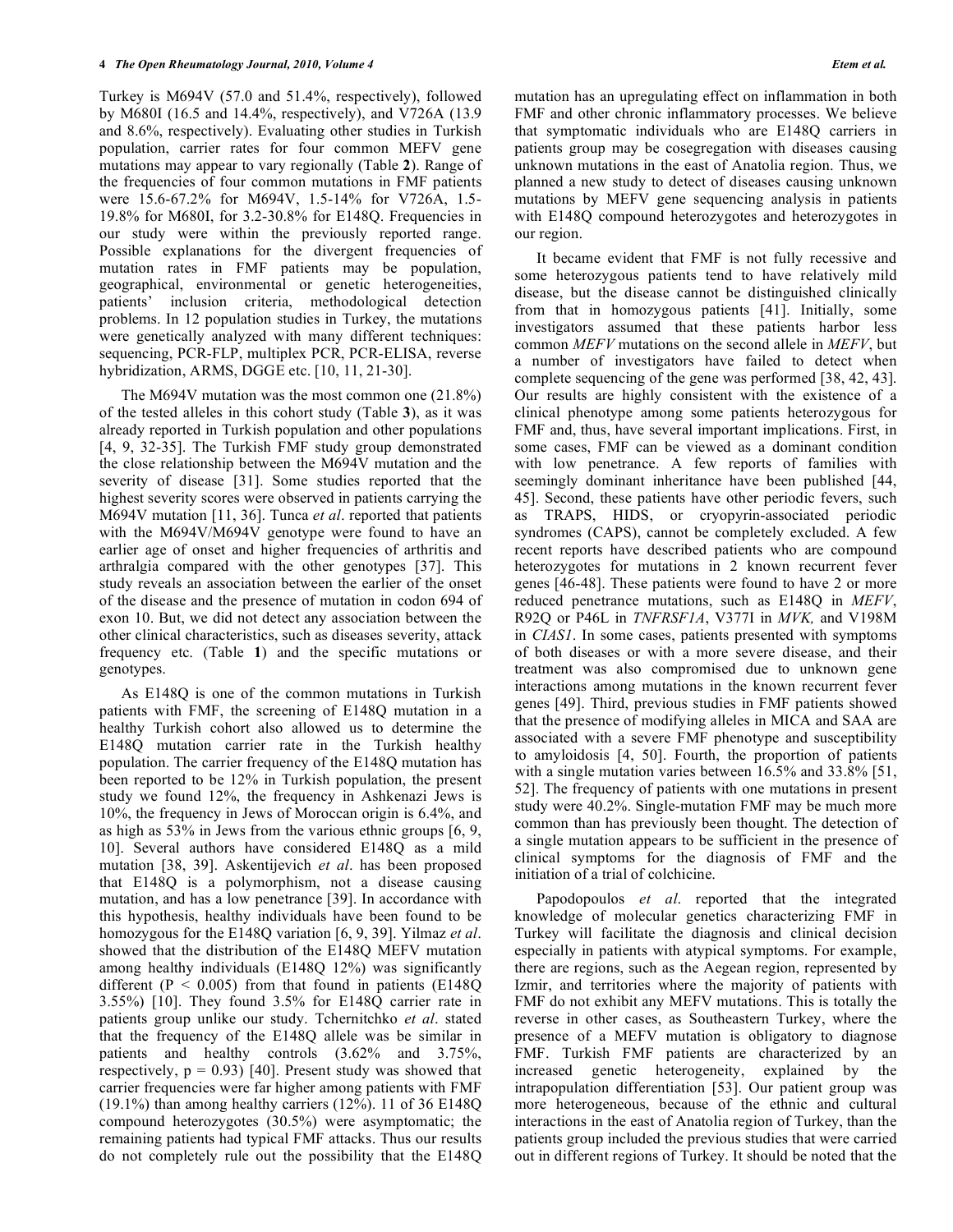FMF patients in our study had a broad spectrum of mutations, which may reflect the intercultural interactions of the ancient ethnic groups who lived in the east of Anatolia. Thus, the regional origin should be regarded as a determining factor in tailoring the diagnosis of FMF in Turkish patients. Previously reported studies showed the importance of the region of residence on disease severity [23]. The different results of studies which carried out in different regions but in similar ethnic groups show us that regional studies are as important as ethnic origin-based studies [53].

 Kelly *et al*. emphasize that genetic counseling is an educational process that seeks to assist affected and at-risk individuals to understand the nature of the genetic disorder, its transmission and the options open to them in the management of the disease and family planning [54]. Such knowledge can improve their understanding and eliminate wrong beliefs and conceptions about this disorder. Frequently, people have attributed their disease to the wrong cause, leading to unjustified guilt feelings [55]. It seems that close collaboration between the treating physician and the genetic counselor would be of great benefit and value to FMF patients and their families. The intermarriage rate differs regionally in Turkey. For example, the incidence of intermarriage in the east of Anatolia region and The Aegean region in Turkey were as 33% and 1.4%, respectively [56, 57]. Intermarriage between relatives may be increased the rate of diseases with autosomal recessive inheritance as FMF. Thus, we suggest that genetic counseling of FMF patients in Turkey should be different from other nations such as Turks, North African and Ashkenazi Jews, and Arabs because of the high incidence of intermarriage rate in the east of Anatolia. Firstly, we advise to get genetic testing done for the children and the spouses of such patients. Secondly, we recommend that all the intermarried couples with MEFV gene mutation carrier should be strongly monitor their future pregnancies by prenatal diagnosis to exclude the possibility of a homozygotes mutation carrier.

 Our data imply that despite the heterogeneity, molecular diagnosis appear to be feasible in most patients, because a molecular diagnosis technique did not found MEFV gene mutation in only seven out of 415 patients. As we observed clinical heterogeneity and a high frequency of symptoms, our view is that symptomatic patients with heterozygote or negative patients with recurrent fevers and an increase in acute phase reactants during the attacks require colchicine treatment until as yet undetermined modifier genes or environmental factors are found, especially in the areas where the disease is prevalent. Those cases have to be detected as early as possible to arrange for treatment and adequate genetic counseling.

 In conclusion, this study allowed us establishing the spectrum of the MEFV mutations among FMF patients in the east of Anatolia region of Turkey. The most important features were the predominance of the M694V mutation and the low frequency of non-mutated alleles. The molecular analysis of the MEFV gene is the only objective test that confirms the diagnosis in our cohort. A genotype-phenotype correlation showed a relationship between the M694V mutation and the earlier of onset of the disease. Many ethnic groups live in Anatolia and more ethnic origin-based studies

are needed to determine the real effect of these mutations. Our study also confirms the mutational heterogeneity of FMF in Turkey. In addition, different intermarriage rates may be one reason for different mutation profiles in Turkey.

#### **REFERENCES**

- [1] The French FMF Consortium. A candidate gene for familial mediterranean fever. Nat Genet 1997; 17: 25-31.
- [2] Livneh A, Langevitz P, Zemer D, *et al.* Criteria for the diagnosis of familial mediterranean fever. Arthritis Rheum 1997; 40: 1879-85.
- [3] Kastner DL, Aksentijevich I. Intermittent and periodic arthritis syndromes. In: Koopman WJ, Moreland LW, Eds. Arthritis And Allied Conditions: A Textbook Of Rheumatology.  $15<sup>th</sup>$  ed. Philadelphia: Lippincott Williams & Wilkins 2005; pp. 1411-61.
- [4] Touitou I, Picot MC, Domingo C, *et al.* The MICA region determines the first modifier locus in familial mediterranean fever. Arth Rheum 2001; 44; 163-9.
- [5] Ozen S, Hoffman HM, Frenkel J, Kastner D. Familial Mediterranean Fever (FMF) and beyond: A new horizon. Fourth international congress on the systemic autoinflammatory diseases held in Bethesda. Ann Rheum Dis 2006; 65: 961-4.
- [6] Ben-Chetrit E, Levy M. Colchicine update. Semin Arthritis Rheum 1998; 28: 48-59.
- [7] Pras E, Livneh A, Balow JE, *et al.* Clinical differences between North African and Iraqi Jews with Familial Mediterranean Fever. Am J Med Genet 1998; 13: 75: 216-9.
- [8] Kogan A, Shinar Y, Lidar M, *et al.* Common MEFV mutations among Jewish Ethnic groups in Israel: High frequency of carrier and phenotype ııı states and absence of a perceptible biological advantage for the carrier state. Am J Med Genet 2001; 102: 272-6.
- [9] Stoffman N, Magal N, Shohat T, *et al.* Higher than expected carrier rates for Familial Mediterranean Fever in various jewish ethnic groups. Eur J Hum Genet 2000; 8: 307-10.
- [10] Yilmaz E, Ozen S, Balci B, *et al.* Mutation frequency of Familial Mediterranean Fever and evidence for a high carrier rate in the Turkish population. Eur J Hum Genet 2001; 9: 553-5.
- [11] Yalcinkaya F, Cakar N, Misirlioğlu M, et al. Genotype-phenotype correlation in a large group of turkish patients with familial mediterranean fever: evidence for mutation-independent amyloidosis. Rheumatology (Oxford) 2000; 39: 67-72.
- [12] Hiller S, Kohl A, Fiorito F, *et al.* NMR structure of the apoptosisand inflammation-related NALP1 pyrin domain. Structure (Camb) 2003; 11: 1199-205.
- [13] Mcdermott MF. A common pathway in periodic fever syndromes. Trends Immunol 2004; 25: 457-60.
- [14] Chae JJ, Komarow HD, Cheng J, *et al.* Targeted disruption of pyrin, the fmf protein, causes heightened sensitivity to endotoxin and a defect in macrophage apoptosis. Mol Cell 2003; 11: 591-604.
- [15] Stehlik C, Lee SH, Dorfleutner A, Stassinopoulos A, Sagara J, Reed JC. Apoptosis-associated speck-like protein containing a caspase recruitment domain is a regulator of procaspase-1 activation. J Immunol 2003; 171: 6154-63.
- [16] Sohar E, Gafni J, Pras M, *et al.* Familial Mediterranean Fever. A survey of 470 cases and review of literature. Am J Med 1967; 43:  $227 - 53$
- [17] Samuels J, Aksentijevich I, Torosyan Y, *et al.* Familial Mediterranean Fever at the millennium. Clinical spectrum, ancient mutations, and a survey of 100 American referrals to the National Institutes of Health. Medicine (Baltimore) 1998; 77: 268-97.
- [18] Rogers DB, Shohat M, Petersen GM, *et al.* Familial Mediterranean Fever in Armenians: autosomal recessive inheritance with high gene frequency. Am J Med Genet 1989; 34: 168-72.
- [19] Medlej-Hashim M, Delague V, Chouery E, *et al.* Megarbane, amyloidosis in Familial Mediterranean Fever patients: correlation with MEFV genotype and SAA1 and MICA polymorphisms effects. BMC Med Genet 2005; 10; 5-4.
- [20] Langevitz P, Livneh A, Neumann L, *et al.* Prevalence of ischemic heart disease in patients with familial Mediterranean fever. Isr Med Assoc J 2001; 3: 9-12.
- [21] Oberkanins C, Weinhausel A, Krieqshauser G, *et al.* Genetic testing for Familial Mediterranean Fever in Austria by means of reverse-hybridization teststrips. Clin Chem 2003; 49: 1948-50.
- [22] Eisenberg S, Aksentijevich I, Deng Z, Kastner D, Matzner Y. Diagnosis of Familial Mediterranean Fever by a molecular genetic method. Ann Intern Med 1998: 129: 539-42.